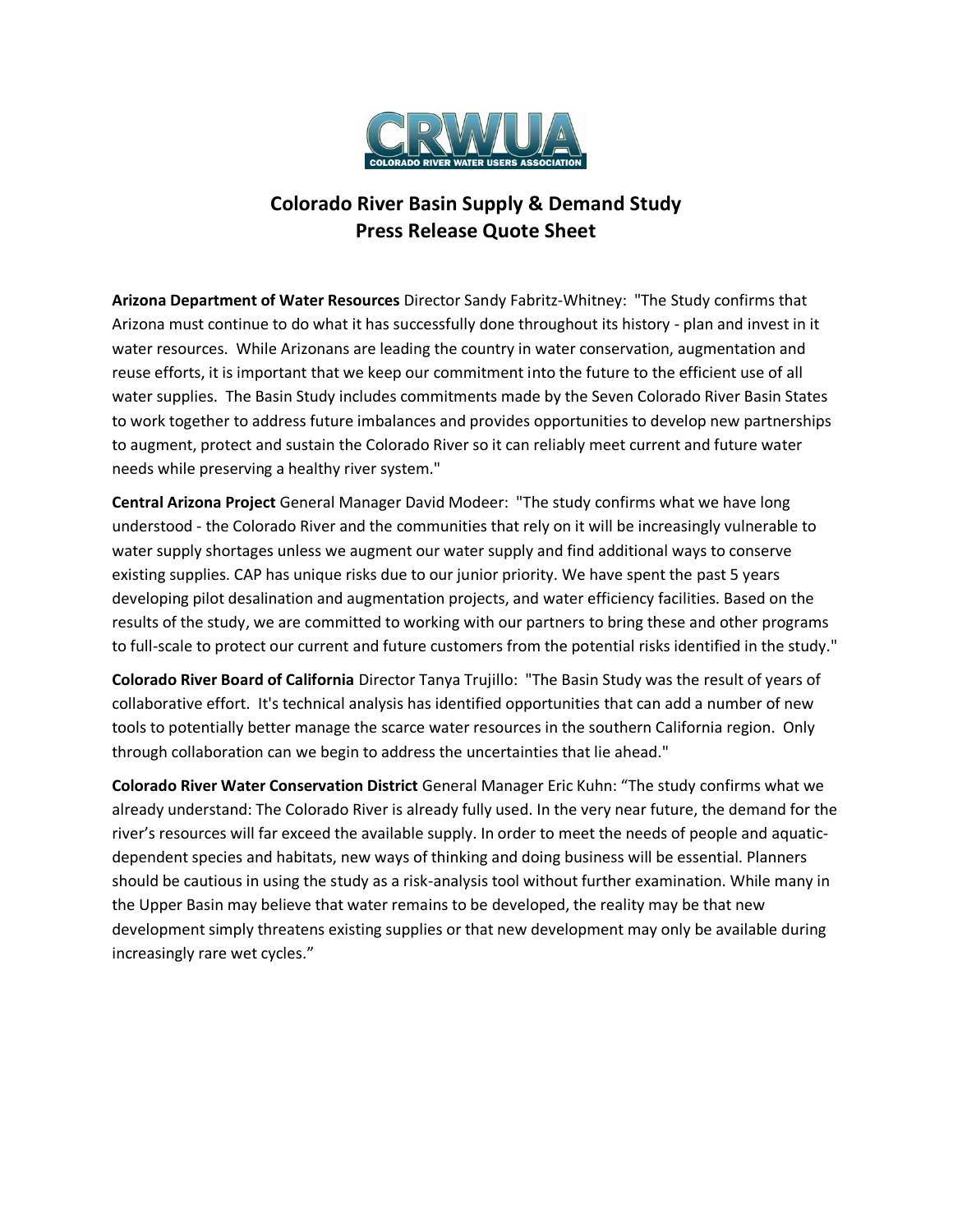**Colorado Water Conservation Board** Jennifer Gimbel: "This Study reaffirms the concept under which Colorado water agencies such as the CWCB and Interbasin Compact Committee have been operating: There is no silver bullet, or easy answer to the supply and demand imbalances on the Colorado River. The way forward is through cooperation with our neighbors, holistic management of the River, and a varied portfolio of strategies."

**Denver Water CEO/Manager and chair of Front Range Water Council** Jim Lochhead: "The water utilities of the Colorado Front Range serve 80 percent of the state's population. Although we use only about 6 percent of the state's water supply for municipal and industrial uses, a large portion of our supply comes from the Colorado River. As a result, we have a big stake in the future of the River and how we will meet the challenges of increasing population, long-term drought and climate change. We have been involved in Colorado River negotiations over the past few decades, and have closely followed Reclamation's study process. We appreciate the resources invested by the Bureau of Recreation and the basin states to study the Colorado River Basin. Overall, the study shows we have time to be thoughtful about the approaches we take to address future water shortages. Although the report projects potentially significant shortages for the Colorado River Basin as a whole, it is important to understand more specifically when, where and to what extent those shortages may occur. This will require detailed analysis of the study results and the implementation of a variety of responses. While this is a critical issue for Colorado, we have time to approach solutions thoughtfully. We don't need to pursue drastic solutions in the short term. Instead, we believe the best approach is to work together as a community of seven states that share the vital resource of the Colorado River to discuss the right mix of measures to meet the challenges as they arise. We also believe Reclamation and the basin states can work within the framework of existing law and institutions to achieve solutions to secure the future of our water supply and future development of water for Colorado."

**Metropolitan Water District of Southern California** General Manager Jeffrey Kightlinger: "California has made significant investments to reduce its reliance on the Colorado River water, lowering the state's river diversions by more than 500,000 acre-feet per year since 2003. Existing programs and agreements, for example, enhance conservation, increase agricultural efficiency and allow districts like Metropolitan to store conserved water supplies in Lake Mead. Eventually, additional projects and programs will be needed for all the Basin states to adapt to an uncertain future that includes climate change impacts. This study lays out a roadmap showing how Basin states can work with Reclamation to meet future water supply needs throughout this vital watershed that provides water to 30 million people and 4 million acres of some of the nation's most valuable farmland."

**New Mexico Interstate Stream Commission** Director Estevan Lopez: "The Colorado River Basin Study is probably the most comprehensive and sophisticated water planning study ever conducted. The study details and quantifies the potential water supply shortages facing the basin in coming decades and provides a path forward on how to begin to rectify the problem. I look forward to continuing to work with the Bureau of Reclamation and the other basin states on long-term solutions to ensure a viable water supply for the basin."